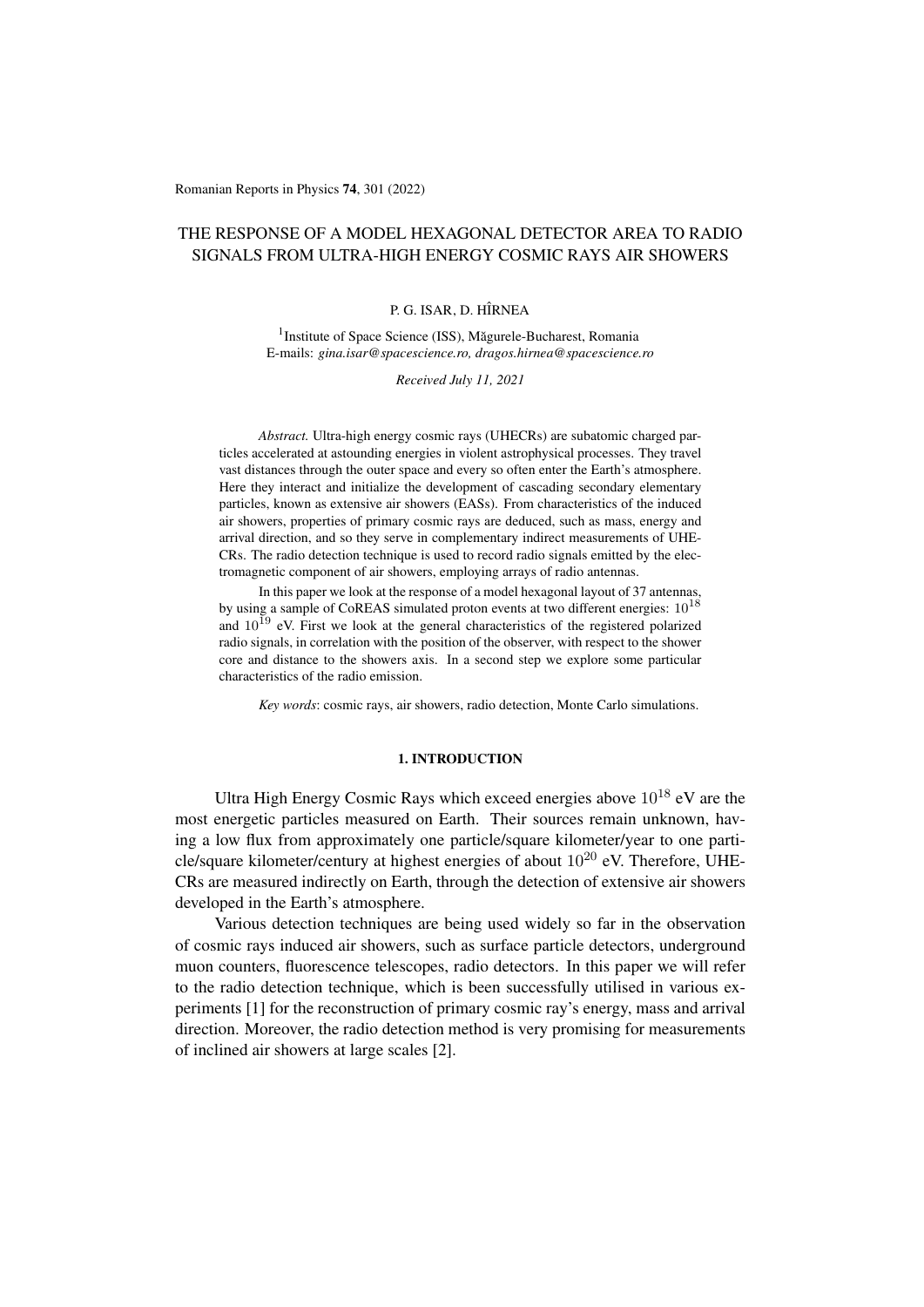The radio detection technique relies on the radio emission mechanisms which occur during the air shower development. The emitted radio signals are dominantly generated by the geomagnetic effect, in which the secondary charged particles (electrons and positrons) developed in the showers are deviated in the Earth's magnetic field. A secondary radio emission contribution arises from the Askaryan effect, which is due to variation in time of the negative charge excess generated in the shower front. Nevertheless, contributions from each emission mechanism may vary with the incoming shower direction, respective with the azimuth angle, with respect to the geomagnetic filed at the experiment location.

In the following we look at the radio emission characteristics and the detector response, using a sample of events simulated for a model-like hexagonal layout array of radio stations, with application at the Auger Engineering Radio Array [\[3\]](#page-9-2).

# 2. MONTE CARLO SIMULATIONS

This work is based on CoREAS (Corsika-based Radio Emission from Air Showers) Monte Carlo simulations [\[4\]](#page-9-3), part of CORSIKA (COsmic Ray SImulations for KAscade) [\[5\]](#page-9-4), which implements the end point formalism for calculation of the radio emission from air showers. Within CoREAS, the radio signals are fully simulated in an infinite bandwidth of frequencies, therefore we used the REASPlot tool [\[6\]](#page-9-5) to filter the raw data in the 30 - 80 MHz range, which corresponds to the frequency band of the radio antennas used at the Pierre Auger Observatory [\[7\]](#page-9-6).

A sample of events were simulated for proton, as primary cosmic ray particle, at two primary energies,  $10^{18}$  eV and respectively  $10^{19}$  eV, for a hexagonal grid of 37 radio stations (A37). The hexagonal-model detector area has 375 m spacing between antennas, spread over 1 km<sup>2</sup> at an altitude of about 1450 m, representative to the Pierre Auger Observatory. The sample of events comprise a number of 64 showers, with geometries structured into eight zenith angles (from 10 to 80 degrees, in steps of 10) and eight azimuth angles (from 0 to 315 degrees, in steps of 45).

We also refer to the Auger geometry convention, where the East arrival direction of showers is defined by the  $0^{\circ}$  azimuth angle and the North direction by  $90^{\circ}$ , in counter clockwise. While the CORSIKA geometry convention describes the showers arriving from East with an azimuth angle of  $90^{\circ}$  and the showers arriving from North with an azimuth angle of  $180^\circ$ , also in counter clockwise, the geometries of the simulated showers were transformed accordingly to the Auger convention. The same coordinate system is applied for the Earth's magnetic field at the Auger location, of which components are:  $\theta_B = 53.4^{\circ}$  (zenith) and  $\phi_B = 87.3^{\circ}$  (azimuth).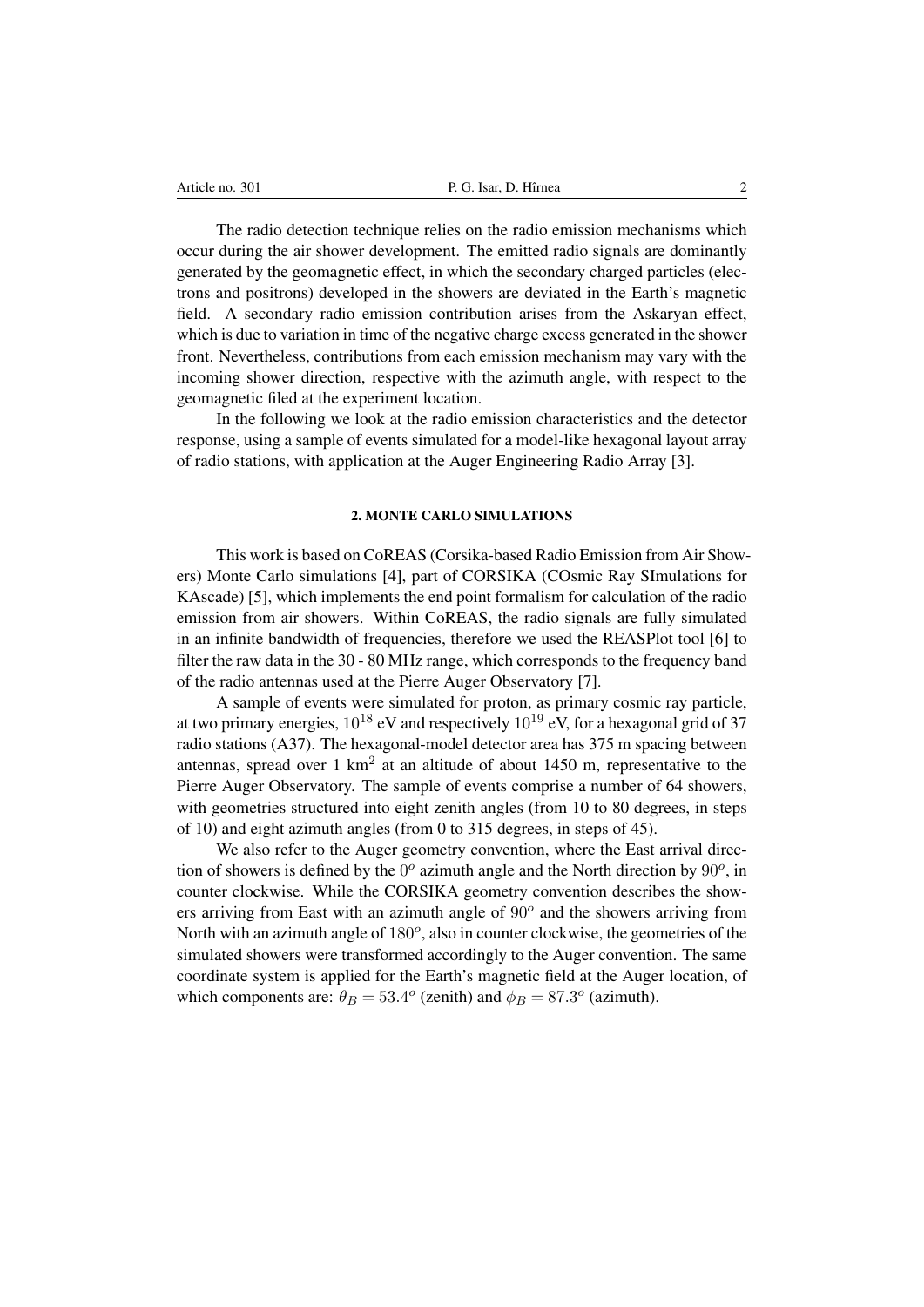## 3. RESULTS

In the following we describe some main results of the analysis, starting first with general characteristics of the simulated radio emission and the detector response. A second view will be addressed to some particular details of the simulated polarised radio signals for proton induced air showers at two primary energies.

# 3.1. GENERAL CHARACTERISTICS

In Fig. [1](#page-2-0) is shown a graphical representation of the electric field strength as function of the distance from each antenna to the shower axis. One can observe an amplitude decrease with distance and energy, showing however a flattening in the lateral distribution for higher zenith angles, moreover for values above 70 degrees.

<span id="page-2-0"></span>

Fig. 1 – (Color online) Lateral distribution of the electric field strength, with the color code on zenith angle, with/-out SNR cut.

The same is seen on the time-amplitude maps in Fig. [2,](#page-3-0) were patterns of a vertical and an inclined shower are shown. The higher the zenith angle the larger the number of antennas with high signals recorded, in comparison with the lower the zenith angle the less number of antennas with high signal recorded.

The time response of each antenna from the A37 model-like array is highlighted by the color of the marker and the recorded amplitude by the size of marker. For each simulated shower the response time of antennas is calculated by CoREAS relative to the exact moment when the first secondary particle reaches the shower core; a fast response is described by negative values and a delayed response by positive values. For vertical showers (Fig. [2a\)](#page-3-1), the radio signal rapidly decrease with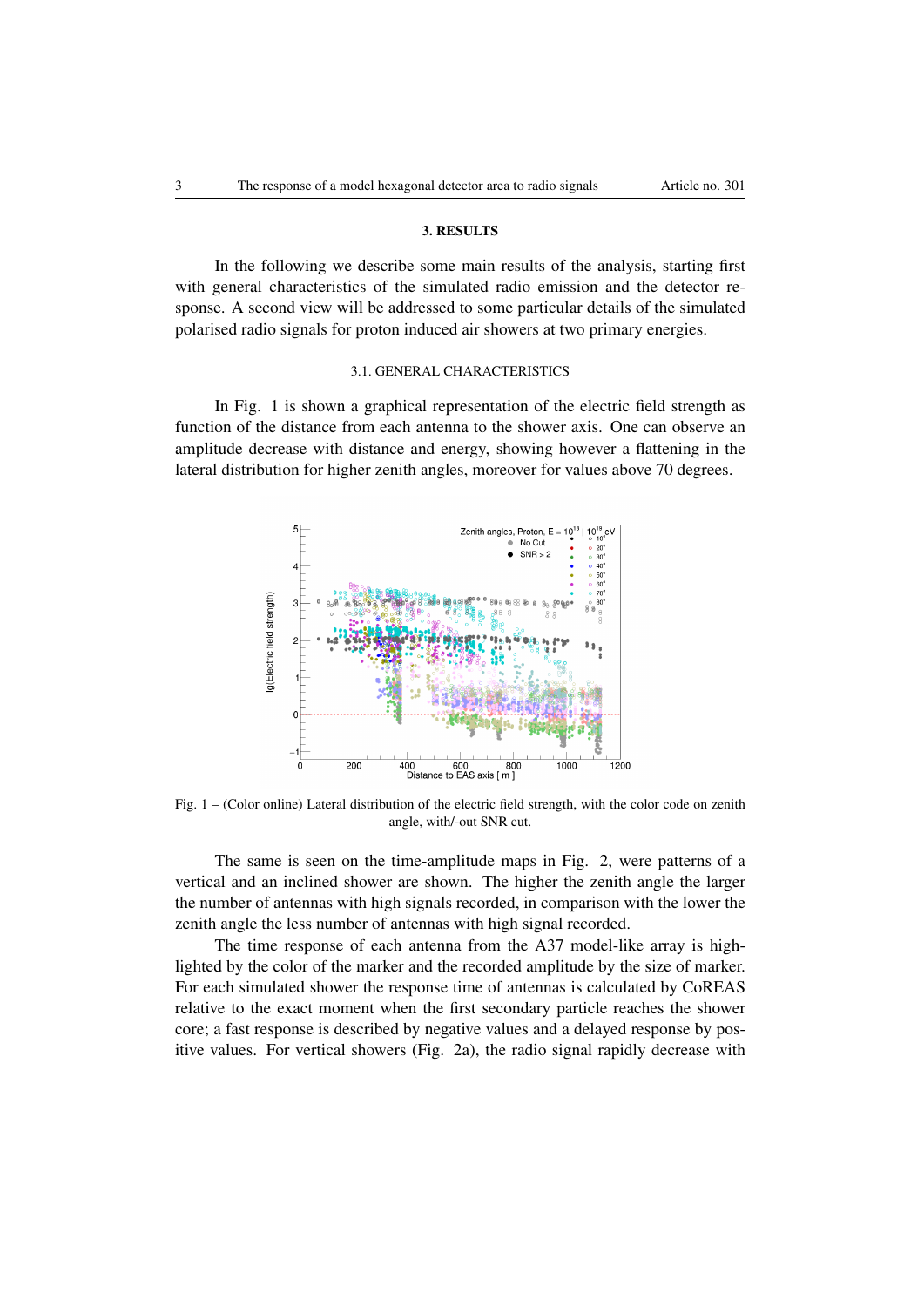<span id="page-3-1"></span><span id="page-3-0"></span>

<span id="page-3-2"></span>Fig. 2 – (Color online) Maps of the recorded simulated radio signals for two different shower geometries, highlighting the response of the antennas with SNR above two in open red square markers.

the lateral distance to the shower axis, and only a small number of antennas around the shower core (placed at the center of the array), also highlighted with red squares, record high signals to noise ratio (SNR) above two. By contrast, the radio emission of inclined showers (Fig. [2b\)](#page-3-2) covers a larger detection area and a higher number of antennas record high signals accordingly.

Figure [3](#page-4-0) shows a clear representation of the differences between vertical and inclined showers, as seen from the A37 array response. It can be observed how the number of antennas with high SNR values increases with zenith angle and energy of the primary particle (top panel). However, the differences between the two displayed energies are minimal at the zenith angle of  $80^\circ$ , indicating that for showers with high zenith angles and high primary energy, the recorded signals with high SNR cover a larger area than the one covered by A37. The same is observed at the correlation between the medium antenna distance to the shower axis as function of zenith angle (bottom panel), with the color code on azimuth angle, for signals which pass the SNR cut above two. The medium antenna distance grows with zenith angle at both energies, moreover showing higher values at  $10^{19}$  eV for showers coming from the South, except for the zenith angle of  $80^\circ$  where variations are minimal.

## 3.2. DETECTOR RESPONSE

The A37 radio array used in the present analysis features seven rows of antennas positioned along the East-West axis, placed at equal distances towards the North-South axis, with respect to the shower core fixed in the center of the array (as seen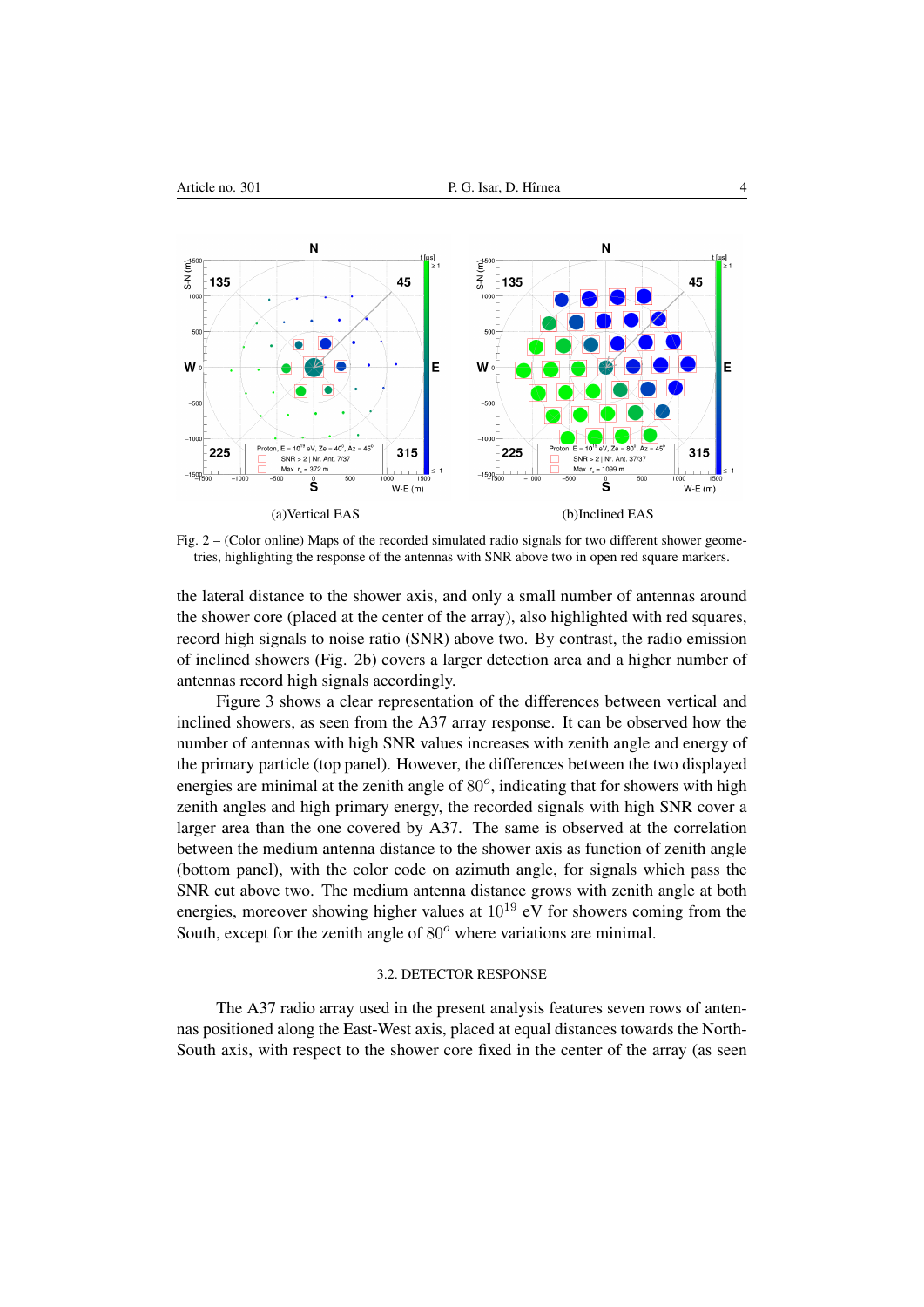<span id="page-4-0"></span>

Fig. 3 – (Color online) Representation of antenna number, with the color code on SNR, as function of zenith angle for proton at two energies (top), as well as medium distance to the shower axis, with the color code on azimuth angle and SNR above two (bottom). The error bars represent the mean signal per zenith bin.

in Fig. [2\)](#page-3-0). In Fig. [4](#page-5-0) is shown the detector response, defined by the seven antenna selections with different markers, with the color code on the shower zenith angle, for the primary energy of  $10^{19}$  eV, SNR above two and showers coming from four directions: North, South, East and West. The marker type indicates the following antenna selection: C (antennas along the central axis); N1, N2, N3 (antennas positioned towards North); S1, S2, S3 (antennas positioned towards South); the higher the number of the antenna selection the greater the distance to the shower core, *i.e.* N3 represents the farther distant antennas towards North, and S3 the farther distance antennas towards South. The radio signals registered from vertical showers show a narrow distribution close to the shower axis and the shower core, while contrarily, the inclined showers show a much wider lateral distribution of the signal, which becomes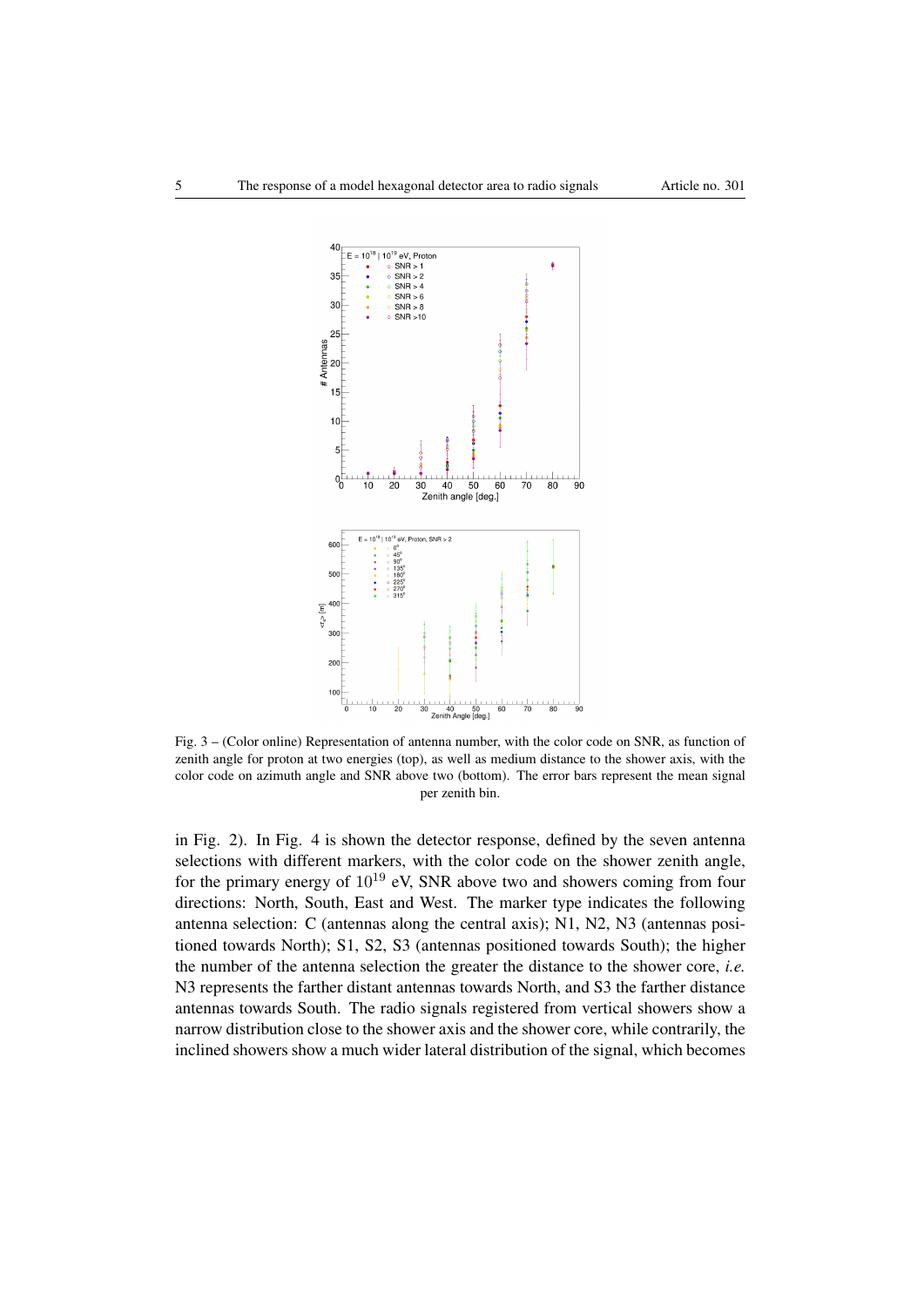flattening across the entire radio array for higher zenith angles, moreover for 80°. In particular, the number of stations with high signals is increasing with primary energy and zenith angle, as it is also shown in Fig. [3.](#page-4-0) Similar features are highlighted with the color code on the azimuth angle, in particular showing higher signals for showers coming from the South, as expected, due the geomagnetic angle at the Pierre Auger experiment location. This is a clear evidence, however, that for recording highly inclined events a larger detection area is needed, in contrast with a small one, with low distance spacing between antennas, suitable for vertical events.

<span id="page-5-0"></span>

Fig. 4 – (Color online) The detector response of A37 with seven antenna selections (upwards and downwards to the central horizontal aligned antennas along the East and West directions) for four arrival directions of air showers (North, South, East, West), as function of zenith -left and azimuth -right.

### 3.3. RADIO EMISSION COMPONENTS

The radio emission of cosmic rays induced air showers is the result of a superposition between two components, the geomagnetic and the Askaryan. They both are treated fully in the CoREAS Monte Carlo simulations, while the  $\vec{v} \times \vec{B}$  Lorentz force model describes the geomagnetic component only [\[8,](#page-9-7) [9\]](#page-9-8). Having these two methods applied to our sample of events, one can differentiate between the radio emission mechanisms, by using a ratio between the simulated and modeled signals, for each polarization component (North-South and East-West).

In Fig. [5](#page-6-0) is shown a good correlation between Monte Carlo simulations and the  $\vec{v} \times \vec{B}$  model, which is indicated by the diagonal distribution, for two primary particle energies and SNR above two. Nevertheless, for showers propagating from the North and South directions, as highlighted in red, it can be seen a lateral deviation from the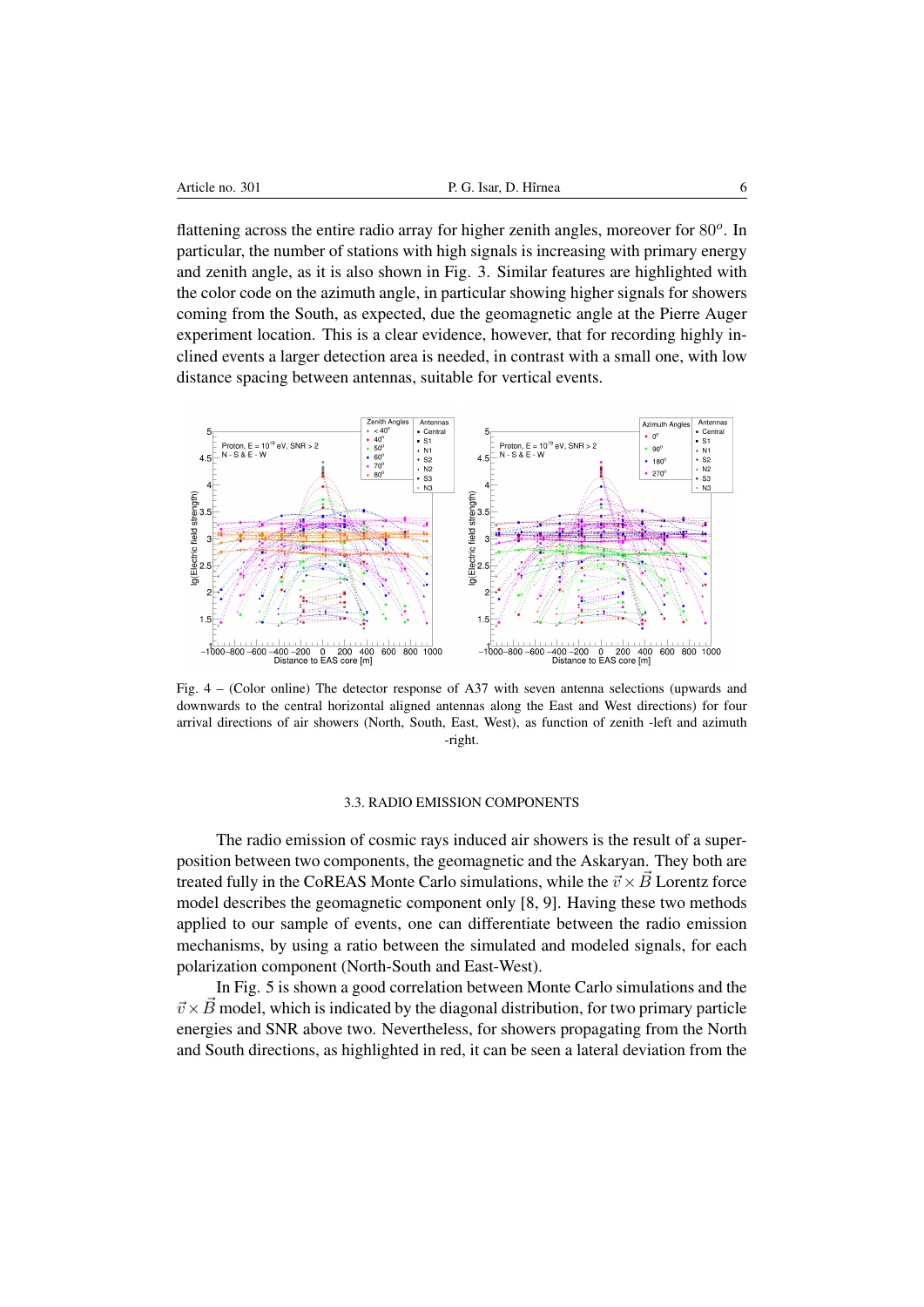<span id="page-6-0"></span>

Fig. 5 – (Color online) The simulated electric field strength in report to the  $\vec{v} \times \vec{B}$  model, for each EW and NS polarization component of the signal.

diagonal, which is associated with the Askaryan component of the radio emission, treated in simulations only, and thus showing additional contribution to the dominant geomagnetic component.

# 3.4. POLARIZATION CHARACTERISTICS

The geomagnetic and Askaryan components of the radio emission of air showers feature different polarization characteristics as a result of their corresponding emission mechanisms. Because the geomagnetic emission is caused by the separation of the positive and negative charged particles in the shower under the action of the Lorentz force induced by the Earth's magnetic field, the electric field generated is linearly polarised in the direction of the Lorentz force [\[8\]](#page-9-7). The Askaryan emission, produced by the negative charge excess in the shower front, shapes radially polarized signals in the direction of the shower axis.

In Fig. [6](#page-7-0) we look at the polarization patterns of the radio signals recorded in the North-South and East-West antenna channels by using a selection of antennas positioned symmetric to the North and South directions, with respect to the shower core fixed in the center of the array. It can be observed a difference between a vertical event (Fig. [6a\)](#page-7-1), where signals show more like radial polarization and an inclined event (Fig. [6b\)](#page-7-2), which shows linear polarization. At the same time for the vertical event it can be observed a difference between the polarization axis in the NS-EW frame for the antennas positioned to the North and South from the shower core. This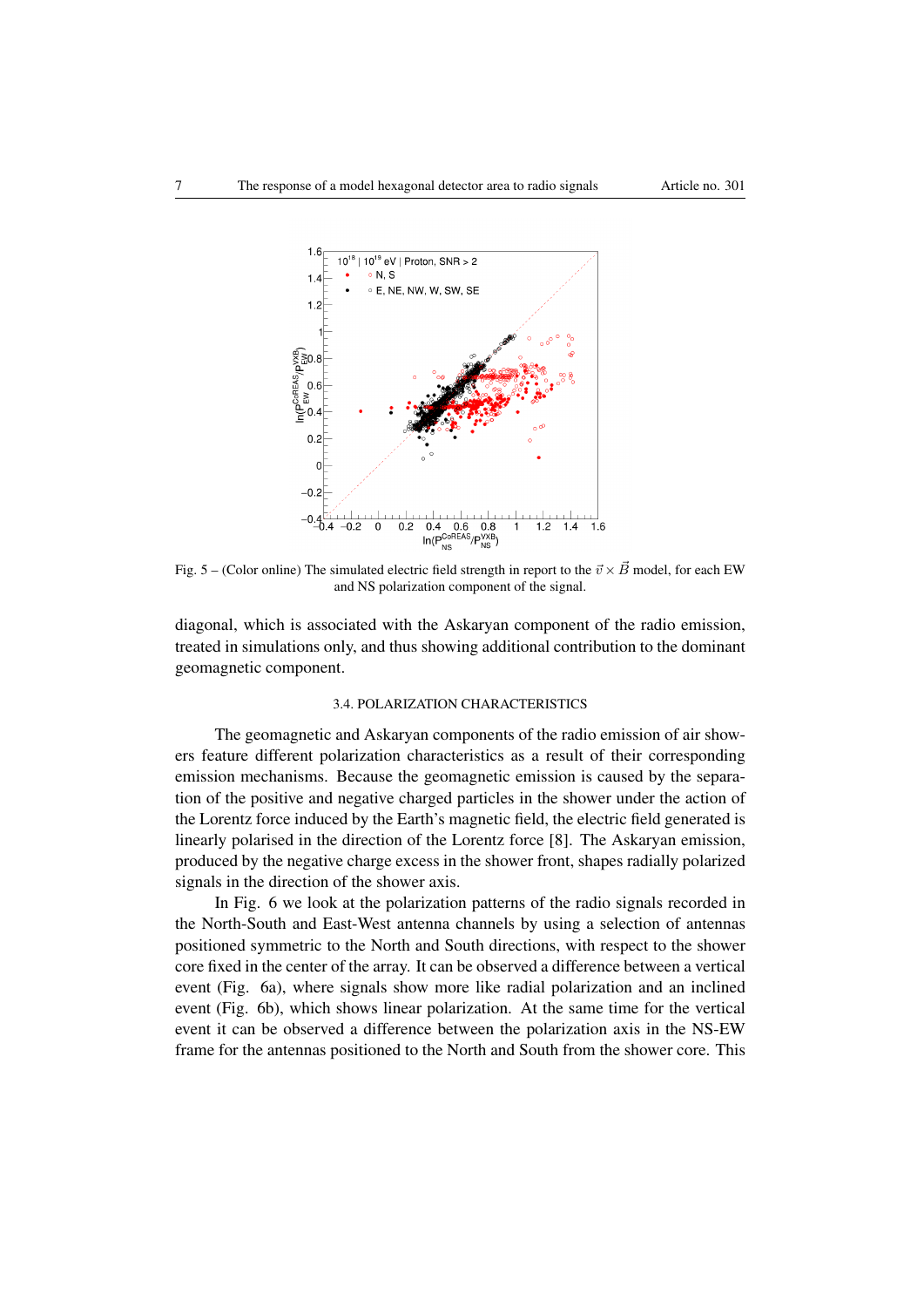<span id="page-7-1"></span><span id="page-7-0"></span>

Fig. 6 – (Color online) Polarized radio signals showing different polarization patterns for vertical (left) and inclined events (right).

indicates a variation of the radio signal, with respect of the observer's distance to the shower axis, which increases with zenith angle (as also shown in Figs. [1,](#page-2-0) [2\)](#page-3-0).

### <span id="page-7-2"></span>3.5. POLARIZATION ASYMMETRY

We also looked at the North-South and East-West polarisation asymmetries, as measured by the A37 model detector area. The asymmetry percentage is calculated individually per simulated event, independent for each polarization channel (eqs. 1),

$$
a_{NS}[\%] = \frac{2 \cdot (A_S - A_N)}{A_S + A_N}; a_{EW}[\%] = \frac{2 \cdot (A_W - A_E)}{A_W + A_E}.
$$
 (1)

where  $A<sub>S</sub>$  and  $A<sub>N</sub>$  are sums over the NS polarization amplitudes recorded by the antennas positioned in the North and South directions, with respect to the shower core; similarly,  $A_W$  and  $A_E$  are sums over the EW polarization amplitudes recorded by the antennas positioned in East and West directions.

Figure [7](#page-8-0) shows the results obtained with two methods, in comparison for two primary energies and SNR above two; one method was applied to filtered data recorded by all antennas, except the central antenna with ID 120 (left panel), and a second method was applied to a selected list of antennas positioned in a symmetric grid relative to the shower core, on the NS and EW directions. After calculating each polarization asymmetry in percentage for individual simulations, a mean value (the error bars) is obtained per zenith angle for all eight corresponding azimuth angles.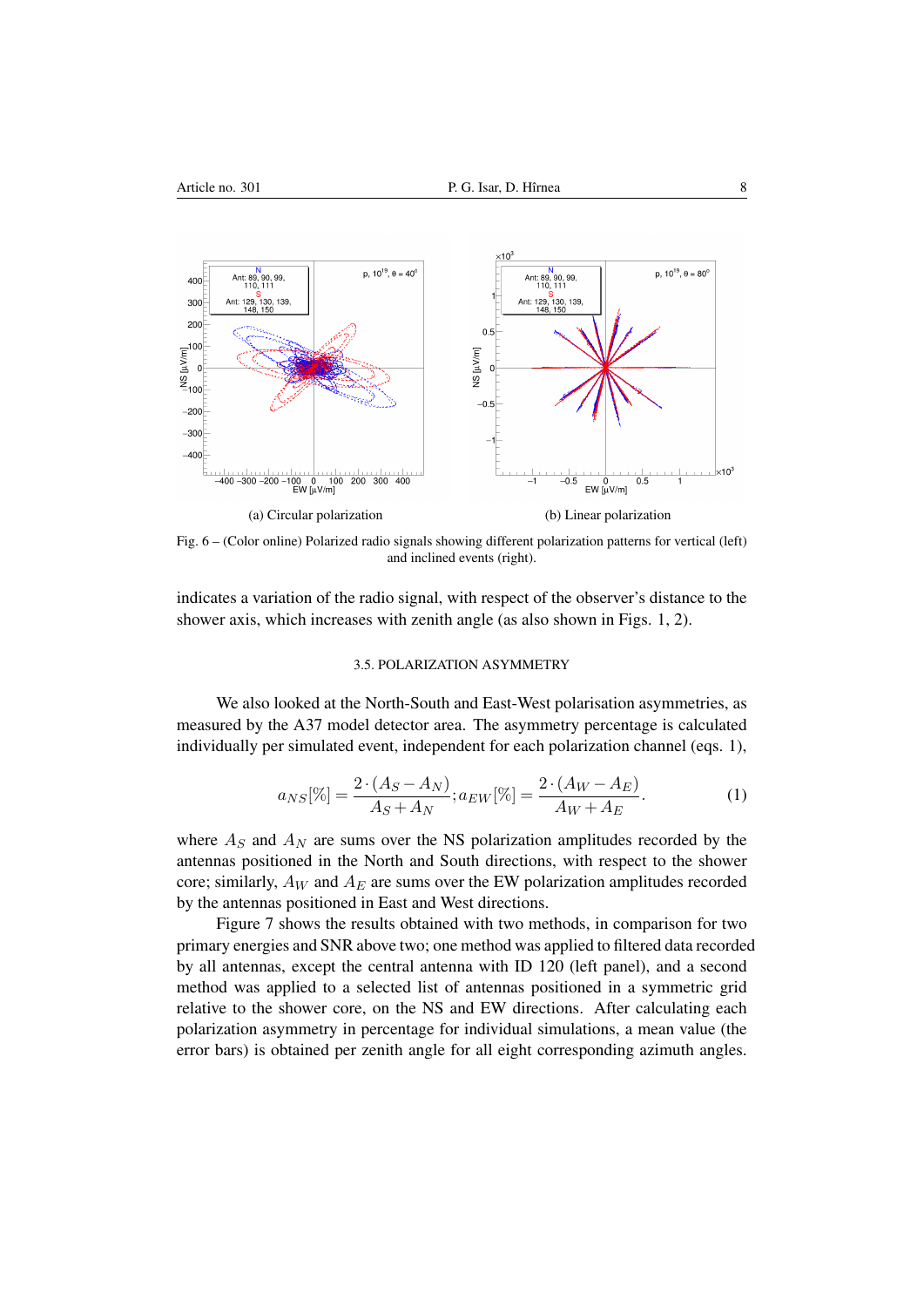<span id="page-8-0"></span>

Fig. 7 – (Color online) Polarization asymmetry with the color code on the NS and EW directions as function of zenith angle, for two primary energies corresponding to proton and with SNR above two.

It can be observed a stronger asymmetry in the EW polarization, moreover at lower zenith angles and for a higher primary energy. The polarization asymmetry decreases with increasing the zenith angle, which becomes negligible at zenith of  $80^\circ$ .

### 4. CONCLUSIONS

The present work it aimed to analyse the detector response of a model-like hexagonal radio array for radio emission simulations of a sample of air showers at two primary energies, initiated by a proton as primary particle with various propagating geometries. The obtained results showed a clear improvement of the detector response with an increased shower zenith angle and primary particle energy. In particular, from analysis of the radio signals recorded by the model detector area - A37, for Monte Carlo simulations in comparison with a simplified model, the dominant presence of the geomagnetic component of the radio emission is being highlighted, showing an additional contribution from the Askaryan component present in simulations only, moreover for showers coming from the North and South directions. This seems to be correlated with the particular characteristics of the air showers radio emission at the Pierre Auger Observatory, due to the direction towards North of the geomagnetic field at the experiment location. The increased inclination degree of the incoming showers is also an important factor for contribution of the radio emitted signals at large distances from the shower core. This will have a direct impact to the radio polarization measurements at large scale arrays, which is the aim of further